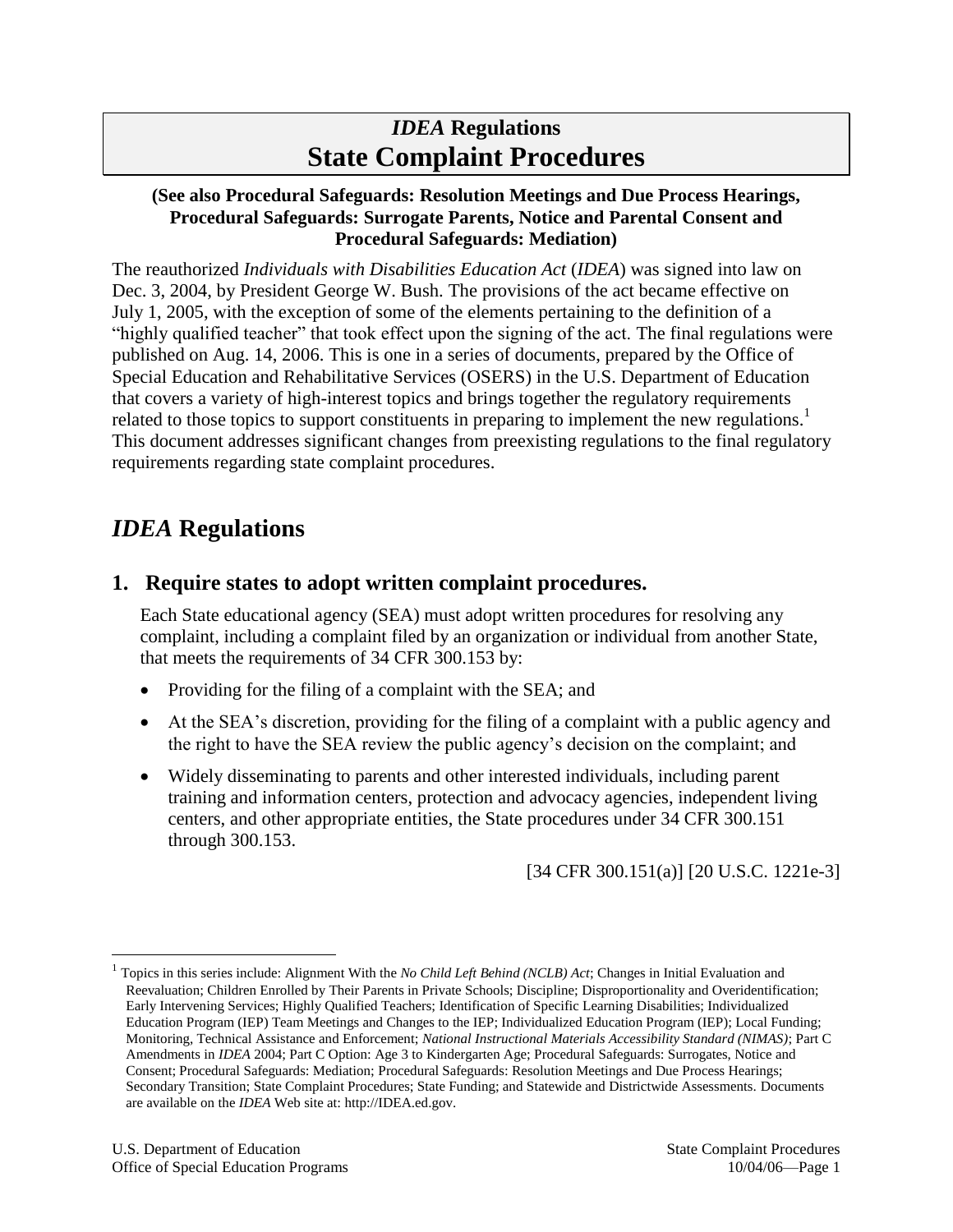## **2. Require states to include remedies for the denial of appropriate services in resolving a complaint in which the SEA has found a failure to provide such services.**

In resolving a complaint in which the SEA has found a failure to provide appropriate services, an SEA, pursuant to its general supervisory authority under Part B of the Act, must address:

- The failure to provide appropriate services, including corrective action appropriate to address the needs of the child (such as compensatory services or monetary reimbursement); and
- Appropriate future provision of services for all children with disabilities.

[34 CFR 300.151(b)] [20 U.S.C. 1221e-3]

## **3. Specify minimum requirements for a state's complaint procedures.**

Each SEA must include in its complaint procedures a time limit of 60 days after a complaint is filed under 34 CFR 300.153 to:

- Carry out an independent on-site investigation, if the SEA determines that an investigation is necessary;
- Give the complainant the opportunity to submit additional information, either orally or in writing, about the allegations in the complaint;
- Provide the public agency with the opportunity to respond to the complaint, including, at a minimum:
	- o At the discretion of the public agency, a proposal to resolve the complaint; and
	- o An opportunity for a parent who has filed a complaint and the public agency to voluntarily engage in mediation consistent with 34 CFR 300.506;
- Review all relevant information and make an independent determination as to whether the public agency is violating a requirement of Part B of the Act or of Part 300; and
- Issue a written decision to the complainant that addresses each allegation in the complaint and contains findings of fact and conclusions and the reasons for the SEA's final decision.

[34 CFR 300.152(a)] [20 U.S.C. 1221e-3]

The SEA's procedures described in 34 CFR 300.151(a) must permit an extension of the 60 day time limit only if:

- Exceptional circumstances exist with respect to a particular complaint; or
- The parent (or individual or organization, if mediation or other alternative means of dispute resolution is available to the individual or organization under State procedures) and the public agency involved agree to extend the time to engage in mediation, or to engage in other alternative means of dispute resolution, if available in the State.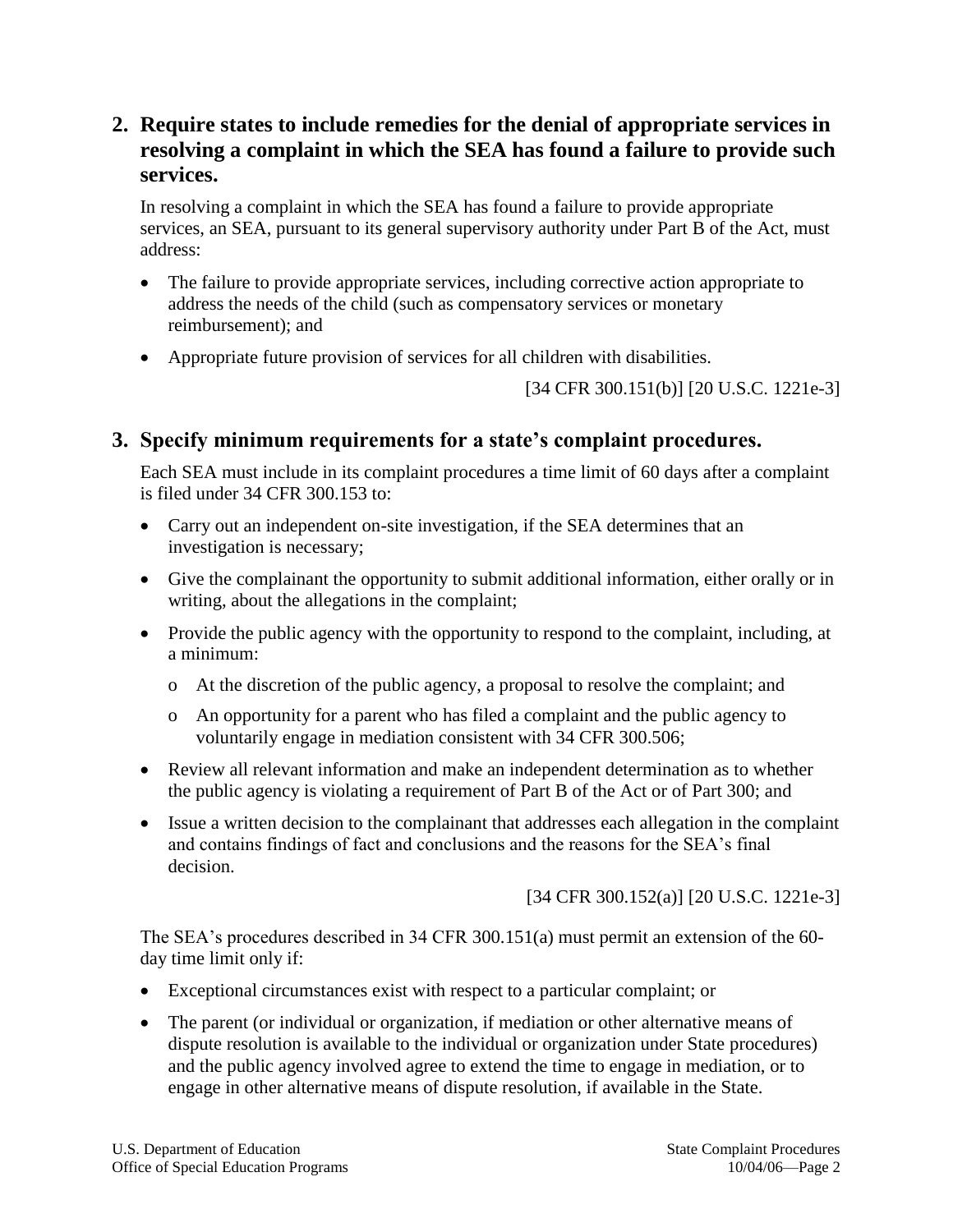#### [34 CFR 300.152(b)(1)] [20 U.S.C. 1221e-3]

The SEA's procedures described in 34 CFR 300.152(a) must include procedures for effective implementation of the SEA's final decision, if needed, including technical assistance activities, negotiations, and corrective actions to achieve compliance.

[34 CFR 300.152(b)(2)] [20 U.S.C. 1221e-3]

### **4. Contain procedures for complaints related to due process hearings.**

If a written complaint is received that is also the subject of a due process hearing under 34 CFR 300.507 or 300.530 through 300.532, or contains multiple issues of which one or more are part of that hearing, the State must set aside any part of the complaint that is being addressed in the due process hearing until the conclusion of the hearing. However, any issue in the complaint that is not a part of the due process action must be resolved using the 60-day time limit and procedures in 34 CFR 300.152(a), unless that time limit is properly extended under 34 CFR 300.152(b).

[34 CFR 300.152(c)(1)] [20 U.S.C. 1221e-3]

If an issue raised in a complaint filed under 34 CFR 300.152 has previously been decided in a due process hearing involving the same parties, the due process hearing decision is binding on that issue and the SEA must inform the complainant to that effect.

[34 CFR 300.152(c)(2)] [20 U.S.C. 1221e-3]

A complaint alleging a public agency's failure to implement a due process hearing decision must be resolved by the SEA.

[34 CFR 300.152(c)(3)] [20 U.S.C. 1221e-3]

## **5. Include new procedures for filing a state complaint.**

An organization or individual may file a signed written complaint under the procedures described in 34 CFR 300.151-300.152. The complaint must include:

- A statement that a public agency has violated a requirement of Part B of the Act or of Part 300;
- The facts on which the statement is based;
- The signature and contact information for the complainant; and
- If alleging violations with respect to a specific child:
	- o The name and address of the residence of the child;
	- o The name of the school the child is attending;
	- o In the case of a homeless child or youth (within the meaning of section 725(2) of the McKinney-Vento Homeless Assistance Act (42 U.S.C. 11434a(2)), available contact information for the child, and the name of the school the child is attending;